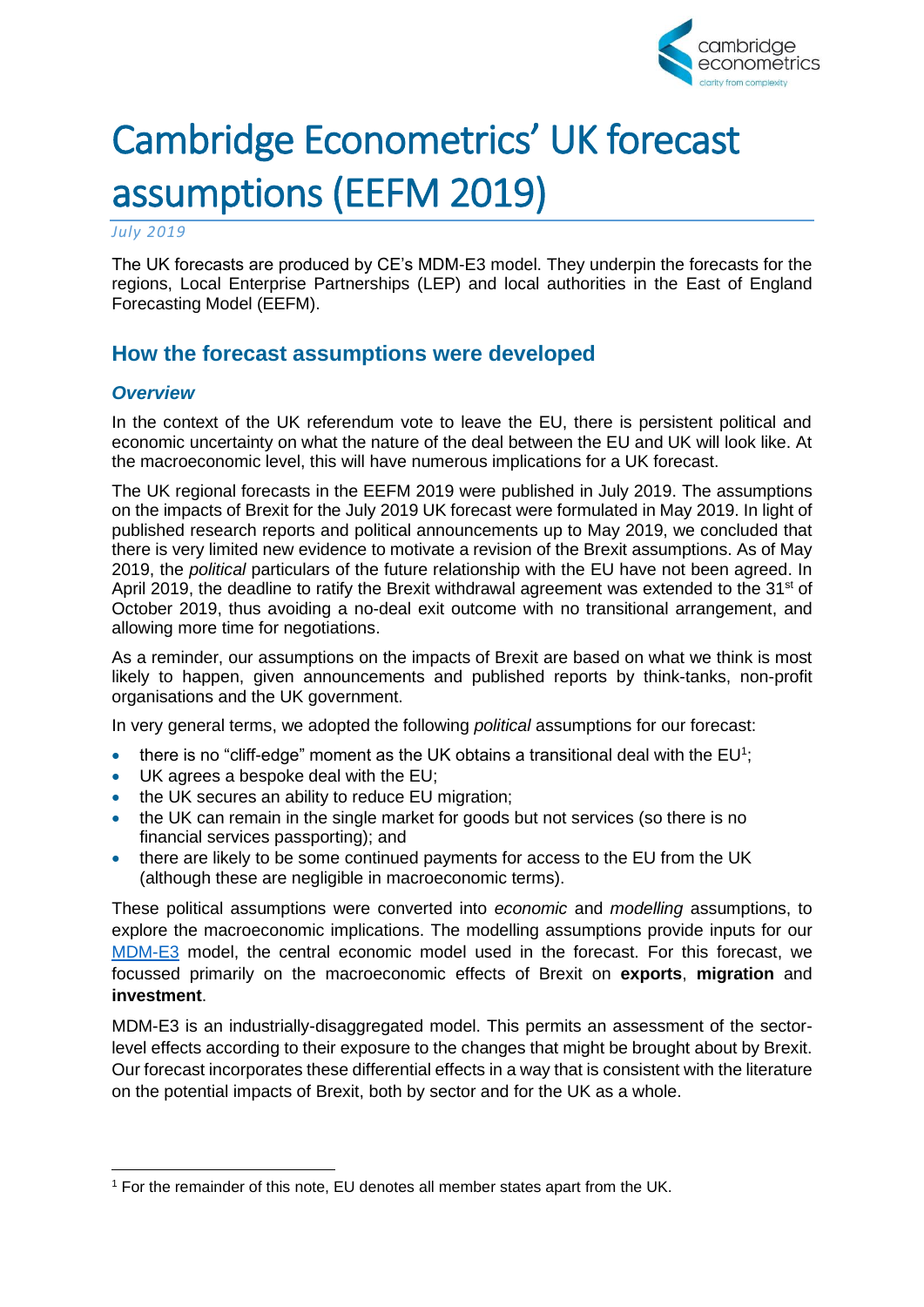#### *Export assumptions*

We expect that there will be restrictions to trade with the EU. For the forecast, we assumed that the degree of restrictions to UK exports will differ at the sectoral level. At the broadest level, we assumed that the impacts on goods will be small, while the impact on services trade will be relatively larger. We made no assumptions on the specific types of trade restriction measures that will be adopted.

We derived an estimate of UK exports to the EU by broad sectors<sup>2</sup>, based on trade data for 2014 and 2015<sup>3</sup>. Using this estimate, we formulated diminished export growth assumptions by broad sector consistent with the political assumptions outlined above.

We utilised the relationships within MDM-E3 to develop a forecast for imports; no explicit, additional economic or modelling assumptions were developed as inputs for the model with respect to imports.

We also assumed that trade with the rest of the world will continue as before. The implicit assumption is that UK will form trade arrangements with the rest of the world, similar to those in place at present.

#### *Migration assumptions*

As documented within the existing literature and the media, movement of labour is a primary consideration of the Brexit deal for both the UK and the EU, and will likely incur a plethora of political, economic and social impacts on households and the national economy.

The population assumptions are based on ONS central population projections, which we adjusted for the effect of Brexit on *total* net migration to the UK.

The scale of this adjustment is comparable with the lower-end impact estimates of Brexit on net migration from the literature reviewed by CE. The magnitude of estimated impact is motivated by the agreed policy on the settled and pre-settled status for EU citizens in the UK<sup>4</sup>, the recommendations made in the Migration Advisory Committee report<sup>5</sup>, and the anticipated replacement effect of the future higher net migration from the rest of the world.

Given existing migration restrictions to the rest of the world (RoW), we assume that migration restrictions will manifest as restrictions on low-skilled migration. At the same time, however, lower immigration of high-skilled workers is also assumed due to concerns over the economic outlook in the UK, and the anticipated costs of work permit proceedings. This effect is expected to have started taking place immediately after the outcome of the referendum in 2016. There is an implicit assumption that the EU workers will not be fully replaced by domestic and RoW workers.

The estimated decline in annual net migration is distributed across sectors according to their estimated reliance on EU workforce, which we obtained using employment by nationality data from the Annual Population Survey. For this forecast, we used the latest Annual Population Survey data available at the time for 2018.

#### *Investment assumptions*

Much of the published literature on the investment impacts of Brexit focuses predominantly on the potential decrease of foreign direct investment (FDI) into the UK, as well as (possibly) the implications this would have on productivity at the national aggregate level. We adopted a different approach, and developed investment assumptions at the sectoral level. We

<sup>&</sup>lt;sup>2</sup> The broad sectors are outlined in more detail in the appendix.

<sup>3</sup> More recent data are available to form the estimates. However, the proportion of UK exports to the EU relative to the rest of the world are not expected to have majorly changed over the years for which data are available.

<sup>4</sup> "Settled and pre-settled status for EU citizens and their families" by gov.uk

<sup>5</sup> "Migration Advisory Committee (MAC) report: EEA migration"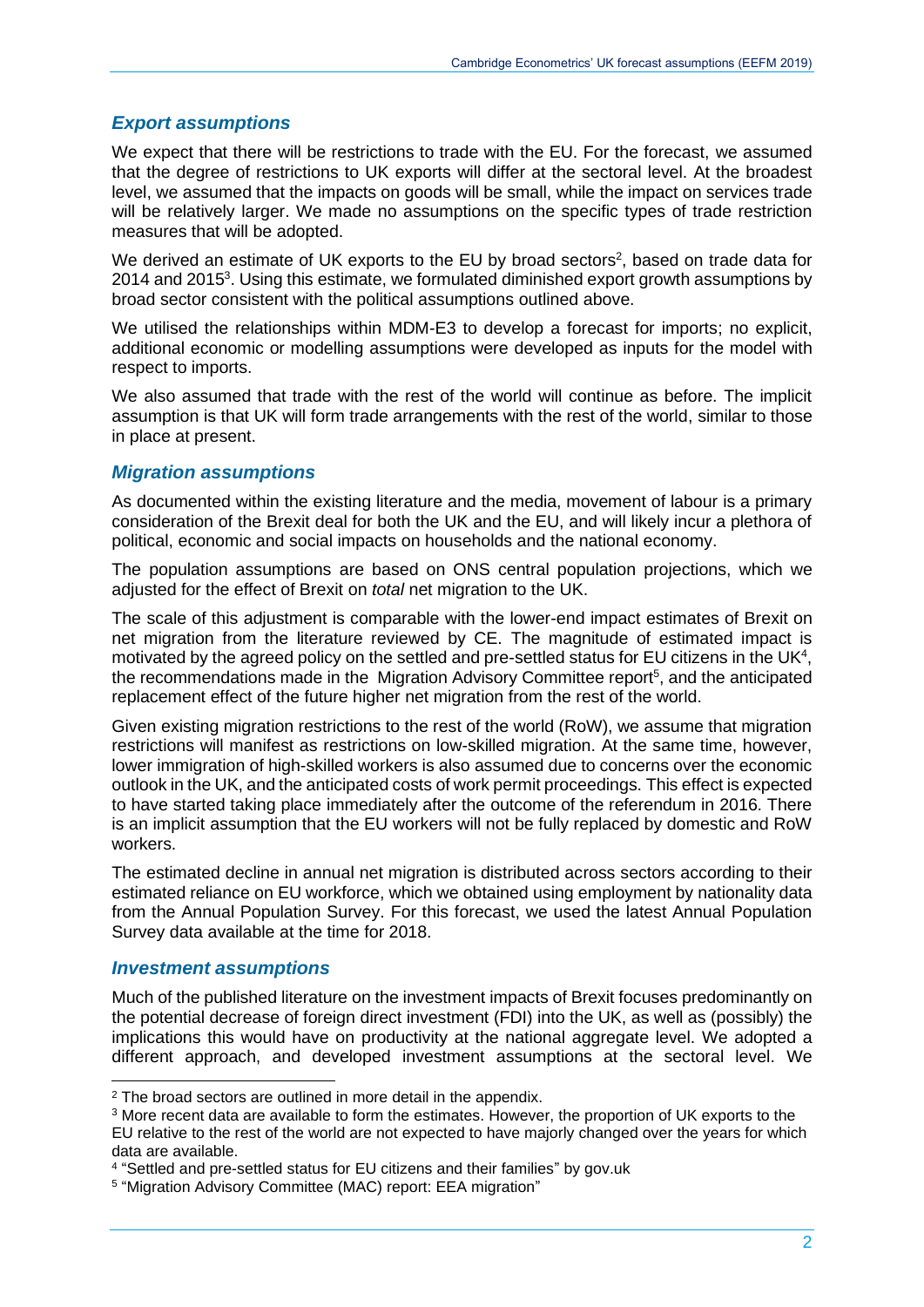characterised long-term<sup>6</sup> assumptions for investment for each broad sector according to several simplifying categories:

- there would be no change in investment levels;
- investment would slow down, due to some businesses moving a proportion of their activity out of the UK. This would result in a decrease in investment, proportional to the diminished level of activity in the UK;
- investment would adjust based on changes to public spending plans.
- investment would slow down, due to some businesses moving a proportion of their activity out of the UK, but also as a result of the diminished growth prospects of that particular sector within the UK. This could further dampen investment intentions within the UK, as multi-national organisations within those sectors may choose to divert a disproportionate amount of their investment to countries with better growth prospects.

In the last case, expectations of diminished growth prospects may stem from factors such as lack of Single Market access, or skill shortages that have been further exacerbated by migration restrictions. Expectations for growth may also dampen in sectors that rely heavily on cooperation with other member states or funding from the EU. The mechanisms through which expectations of sectoral growth may diminish were not explicitly accounted for when developing the economic and modelling assumptions. A judgement was taken on which of these are most applicable at a sectoral level.

Implicitly, no further judgements were taken on the impact of FDI on investment, including the potential impacts diminished FDI may have on productivity. However, our economic and modelling assumptions for investment are broadly in line with published studies which do consider the link between FDI and investment at the UK-aggregate level.

### **Detailed explanations of the assumptions in the forecast**

The summary table below presents a qualitative overview of the specific long-term economic assumptions of the impacts of Brexit by broad sector:

| <b>Sector</b>                                     | <b>Export assumptions</b>                    | <b>Employment</b><br><b>assumptions</b> | <b>Investment</b><br><b>assumptions</b>             |
|---------------------------------------------------|----------------------------------------------|-----------------------------------------|-----------------------------------------------------|
| <b>Agriculture</b>                                | Mild slowdown in EU<br>demand                | <b>Strong employment</b><br>constraints | Mild slowdown in<br>investment                      |
| <b>Mining &amp; quarrying</b>                     | No specific impact<br>modelled               | Moderate employment<br>constraints      | Moderate to<br>pronounced slowdown<br>in investment |
| Low and medium-low tech<br>manufacturing          | Mild slowdown in EU<br>demand                | Moderate employment<br>constraints      | Moderate to<br>pronounced slowdown<br>in investment |
| <b>High and medium-high tech</b><br>manufacturing | Mild to moderate<br>slowdown in EU<br>demand | Moderate employment<br>constraints      | Moderate to<br>pronounced slowdown<br>in investment |
| <b>Construction</b>                               | Mild slowdown in EU<br>demand                | Moderate employment<br>constraints      | Moderate to<br>pronounced slowdown<br>in investment |
| <b>Utilities</b>                                  | Mild slowdown in EU<br>demand                | Mild employment<br>constraints          | No specific impact<br>modelled                      |

#### **Table 1: UK forecast assumptions**

<sup>&</sup>lt;sup>6</sup> In the short-term, investment is expected to fall sharply, driven by persistent political and economic uncertainty. This was modelled in a separate exercise.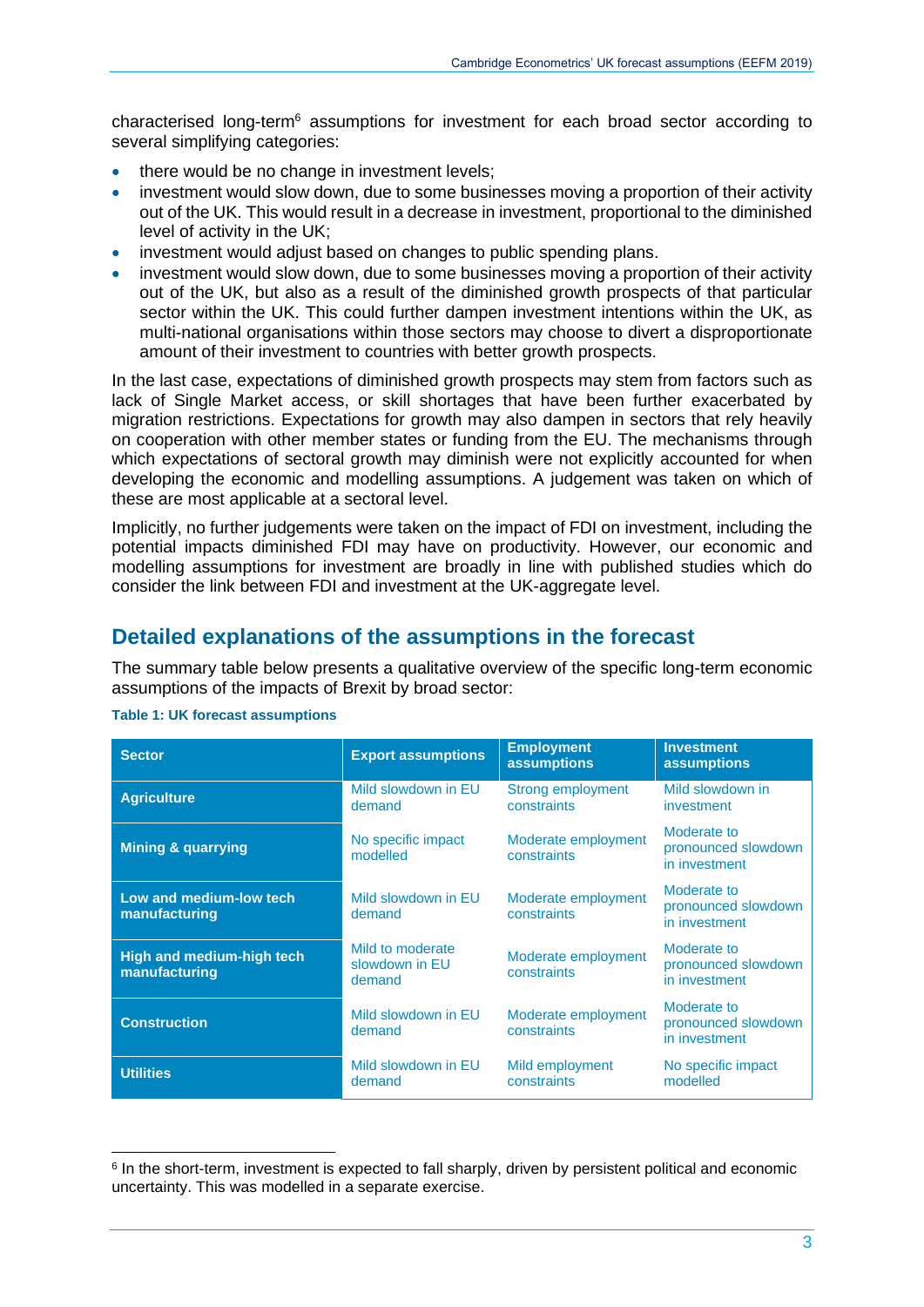| <b>Transport, distribution,</b><br>retailing, accommodation,<br>catering, and administrative<br>and support services               | Moderate to<br>pronounced slowdown<br>in EU demand | <b>Strong employment</b><br>constraints | Moderate to<br>pronounced slowdown<br>in investment |
|------------------------------------------------------------------------------------------------------------------------------------|----------------------------------------------------|-----------------------------------------|-----------------------------------------------------|
| IT, financial and insurance, real<br>estate, professional, and<br>scientific and technical services                                | Pronounced<br>slowdown in EU<br>demand             | No specific impact<br>modelled          | Moderate to<br>pronounced slowdown<br>in investment |
| <b>Public administration and</b><br>defence, education, health and<br>social work, and other services<br>(arts and other services) | Mild slowdown in EU<br>demand                      | Moderate employment<br>constraints      | Mild slowdown in<br>investment                      |

Source: Cambridge Econometrics.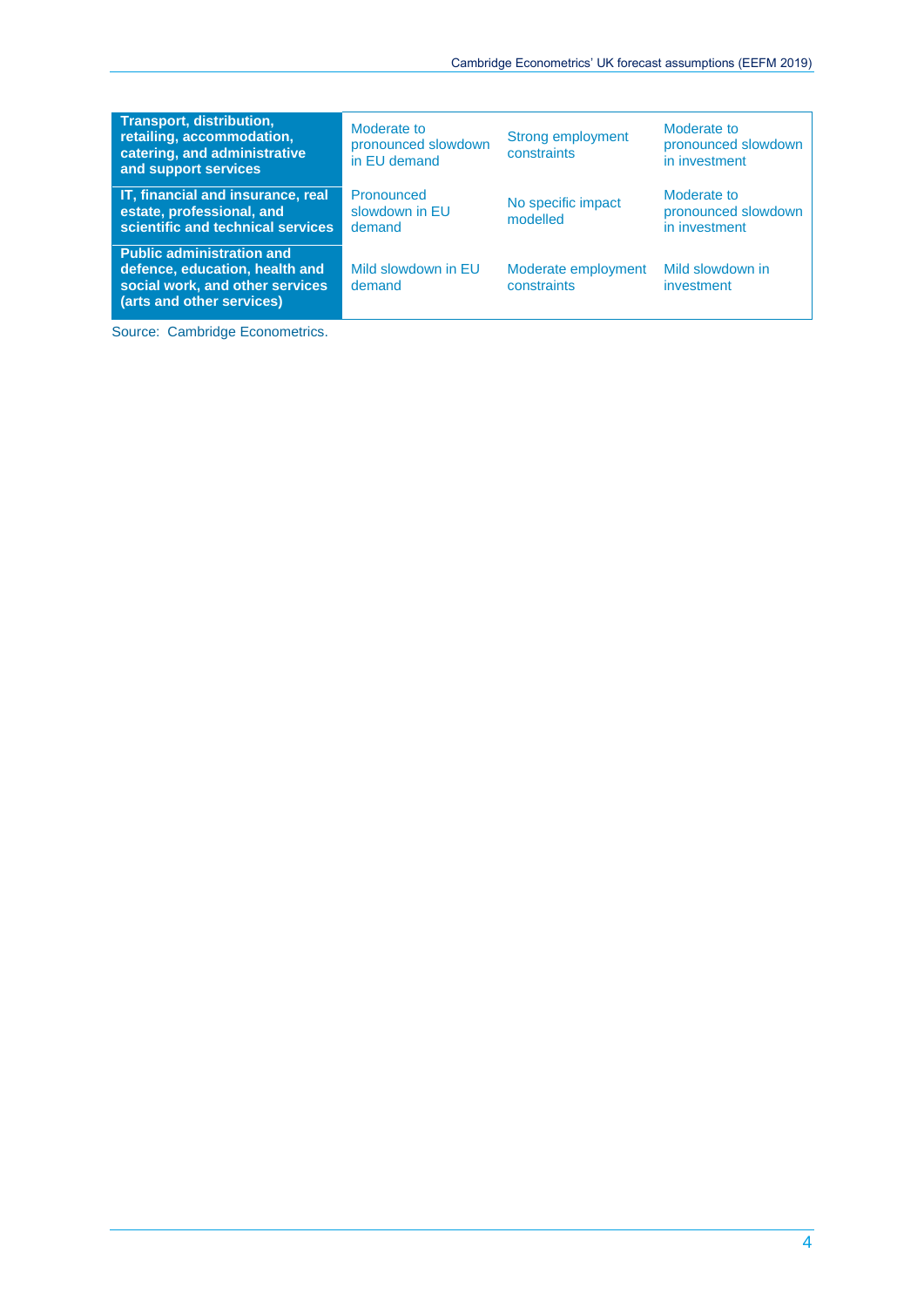## Appendix: mapping to broad sectors

The broad sectors outlined above map to 31 EEFM sectors according to the following classifications:

| <b>Broad sectors</b>                                                                                    | <b>EEFM sectors</b>                             |
|---------------------------------------------------------------------------------------------------------|-------------------------------------------------|
|                                                                                                         |                                                 |
| Agriculture                                                                                             | Agriculture & fishing                           |
|                                                                                                         |                                                 |
| Mining & quarrying                                                                                      | Mining & quarrying                              |
|                                                                                                         |                                                 |
| Low and medium-low tech manufacturing                                                                   | Food manufacturing                              |
|                                                                                                         | General manufacturing                           |
|                                                                                                         | Chemicals excl. pharmaceuticals (part)          |
|                                                                                                         | Metals manufacturing                            |
|                                                                                                         |                                                 |
| High and medium-high tech manufacturing                                                                 | Chemicals excl. pharmaceuticals (part)          |
|                                                                                                         | Pharmaceuticals                                 |
|                                                                                                         | Transport equipment, machinery & equipment, etc |
|                                                                                                         | Electronics                                     |
|                                                                                                         |                                                 |
| <b>Utilities</b>                                                                                        | <b>Utilities</b>                                |
|                                                                                                         | Waste & remediation                             |
|                                                                                                         |                                                 |
| Construction                                                                                            | Construction                                    |
|                                                                                                         |                                                 |
| Transport, distribution, retailing, accommodation,<br>catering, and administrative and support services | Wholesale                                       |
|                                                                                                         | Retail                                          |
|                                                                                                         | Land transport                                  |
|                                                                                                         | Water & air transport                           |
|                                                                                                         | Hotels & restaurants                            |
|                                                                                                         | Publishing & broadcasting                       |
|                                                                                                         | Telecoms                                        |
|                                                                                                         | Business services excl. employment activities   |
|                                                                                                         | <b>Employment activities</b>                    |
|                                                                                                         |                                                 |
| IT, financial and insurance, real estate, professional,<br>and scientific and technical services        | Computer related activities                     |
|                                                                                                         | Finance                                         |
|                                                                                                         | Real estate                                     |
|                                                                                                         | Professional services excl. R&D activities      |
|                                                                                                         | Research & development                          |
|                                                                                                         |                                                 |
| Public administration and defence, education, health<br>and social work, and other services             | Public administration                           |